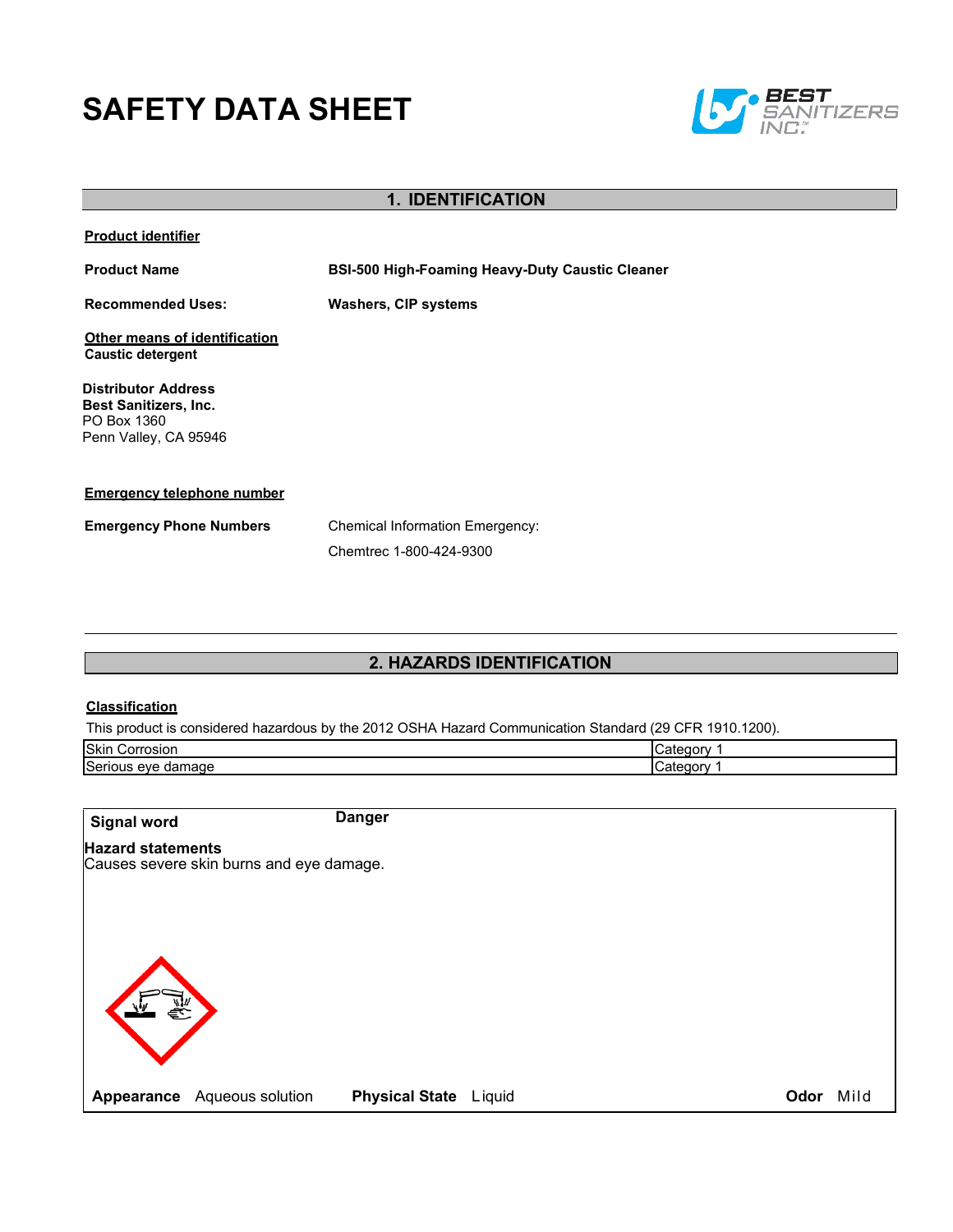## **Precautionary Statements - Prevention**

Do not breathe dust/fume/gas/mist/vapors/spray. Wash face, hands, and any exposed skin thoroughly after handling. Wear protective gloves/protective clothing/eye protection/face protection.

#### **Precautionary Statements - Response**

Immediately call a POISON CENTER of doctor/physician.

Special treatment (see Section 4 of SDS for more information).

**IF IN EYES:** Rinse cautiously with water for several minutes. Remove contact lenses, if present and easy to do. Continue rinsing. Immediately call a POISON CENTER or doctor/physician.

**IF ON SKIN (or hair):** Remove/Take off immediately all contaminated clothing. Rinse skin (hair) with water/shower. Wash contaminated clothing and shoes before reuse.

**IF INHALED:** Remove victim to fresh air and keep comfortable for breathing.

Immediately call a POISON CENTER or doctor/physician.

**IF SWALLOWED:** Rinse mouth. DO NOT induce vomiting.

### **Precautionary Statements - Storage**

Store locked up.

#### **Precautionary Statements - Disposal**

Dispose of contents/container to an approved waste disposal plant.

#### **Hazards not otherwise classified (HNOC)**

Not Applicable

#### **Other Information**

May be harmful if swallowed. Toxic to aquatic life with long lasting effects.

## **3. COMPOSITION/INFORMATION ON INGREDIENTS**

| <b>Chemical Name</b>  | CAS No.     | Weight %  |
|-----------------------|-------------|-----------|
| Water                 | 7732-18-5   | 54-63     |
| Sodium Hydroxide      | 1310-73-2   | 23-29     |
| Potassium Hydroxide   | 1310-58-3   | $10 - 14$ |
| <b>Trade Secret 1</b> | Proprietary | $1 - 3$   |
| <b>Trade Secret 2</b> | Proprietary | $1 - 2.5$ |

\* The exact percentage (concentration) of composition has been withheld as a trade secret.

## **4. FIRST AID MEASURES**

#### **First aid measures**

| <b>Eye Contact</b>  | Hold eye(s) open and rinse slowly and gently with water for 15-20 minutes. Remove<br>contact lenses, if present, after first 5 minutes, then continue rinsing eyes(s). Seek<br>immediate medical advice/attention.        |
|---------------------|---------------------------------------------------------------------------------------------------------------------------------------------------------------------------------------------------------------------------|
| <b>Skin Contact</b> | Wash off immediately with soap and plenty of water while removing all contaminated clothes<br>and shoes. Wash contaminated clothing and shoes before reuse. For severe burns. immediate<br>medical attention is required. |
| <b>Inhalation</b>   | Remove to fresh air. Administer oxygen if breathing is difficult. Call physician immediately.                                                                                                                             |
| Ingestion           | DO NOT induce vomiting. Rinse mouth.                                                                                                                                                                                      |

#### **Most important symptoms and effects, both acute and delayed**

| <b>Most Important Symptoms and</b> | See Section 11 for symptom information. |
|------------------------------------|-----------------------------------------|
| <b>Effects</b>                     |                                         |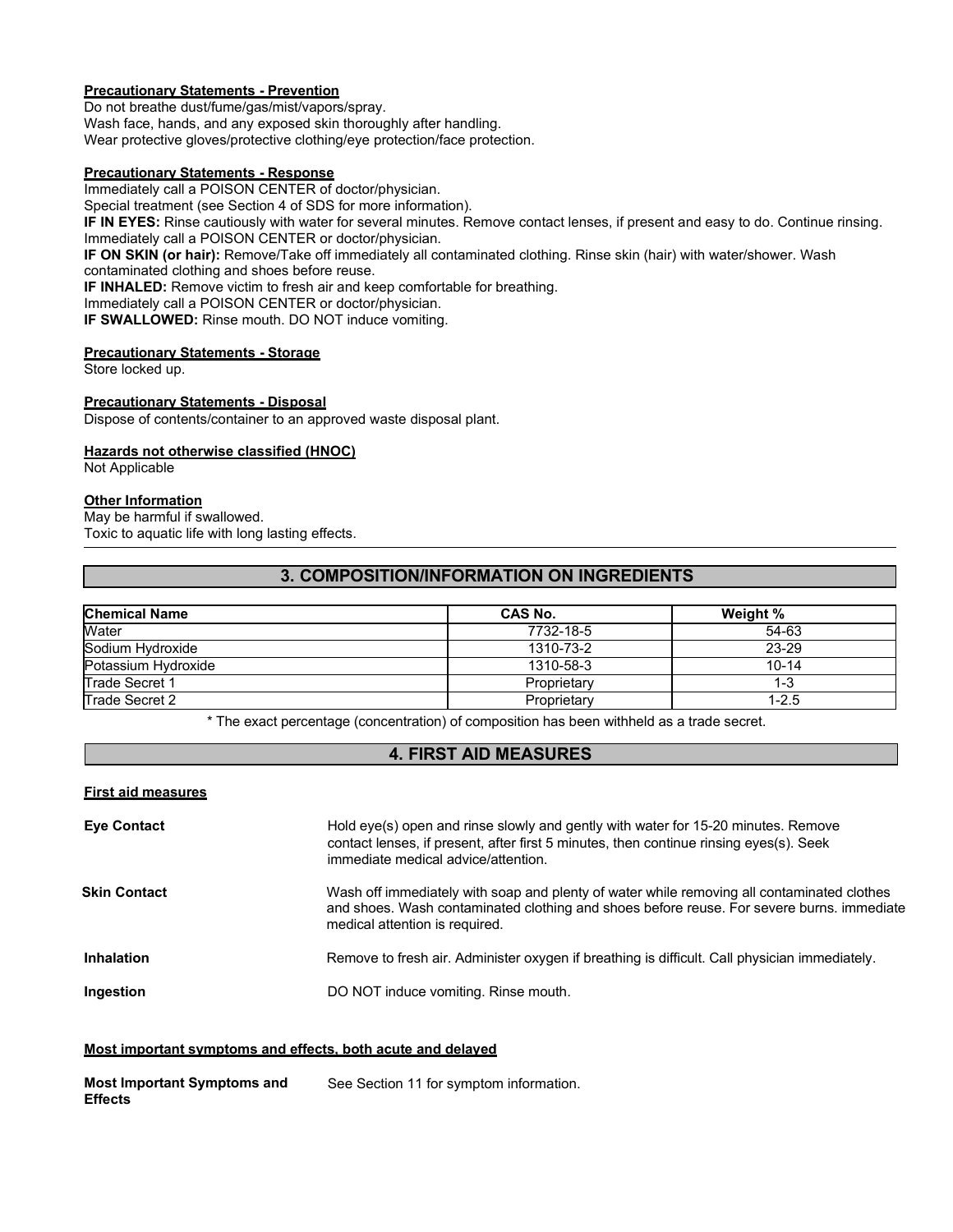## **Indication of any immediate medical attention and special treatment needed**

#### **Note to physicians:** Treat symptomatically.

## **5. FIRE-FIGHTING MEASURES**

## **Suitable Extinguishing Media**

Dry Chemical, Water spray (fog), Carbon dioxide (CO2), Foam.

#### **Unsuitable Extinguishing Media**

No Information available.

#### **Specific Hazards Arising from the Chemical** No Information available.

## **Hazardous combustion products**

Carbon Monoxide. Carbon Dioxide (CO2).

#### **Explosion Data**

Sensitivity to Mechanical Impact: None Sensitivity to Static Discharge: None

#### **Protective equipment and precautions for firefighters**

As in any fire, wear self-contained breathing apparatus pressure-demand, MSHA/NIOSH (approved or equivalent) and full protective gear. Cool containers with flooding quantities of water until well after fire is out. Non-combustible, substance itself does not burn but may decompose upon heating to produce corrosive and/or toxic fumes.

## **6. ACCIDENTAL RELEASE MEASURES**

#### **Personal precautions, protective equipment, and emergency procedures**

| <b>Personal Precautions</b>                              | Use personal protection recommended in Section 8. Ensure adequate ventilation,<br>especially in confined areas.                                                                                                |  |
|----------------------------------------------------------|----------------------------------------------------------------------------------------------------------------------------------------------------------------------------------------------------------------|--|
| For emergency responders                                 | Isolate area. Keep unnecessary personnel away.                                                                                                                                                                 |  |
| <b>Environmental precautions</b>                         |                                                                                                                                                                                                                |  |
| <b>Environmental Precautions</b>                         | See Section 12 for additional ecological information.                                                                                                                                                          |  |
| Methods and material for containment and cleaning up     |                                                                                                                                                                                                                |  |
| <b>Methods for Containment</b>                           | Prevent further leakage or spillage if safe to do so. Contain and collect spillage with non-<br>combustible absorbent material, (e.g., sand, earth, diatomaceous earth, vermiculite) and<br>place in container |  |
| <b>Methods for Cleaning Up</b>                           | Collect spillage. Soak up with inert absorbent material, sweep up and shovel into suitable<br>containers for disposal. Remainder may be neutralized with a mild acid (vinegar) and rinsed<br>to a sewer.       |  |
| <b>UANDI INC AND CTODACE</b><br>$\overline{\phantom{a}}$ |                                                                                                                                                                                                                |  |

#### **7. HANDLING AND STORAGE**

#### **Precautions for safe handling**

**Handling** Use personal protection recommended in Section 8. Avoid contact with skin, eyes, or clothing. Use only in well-ventilated areas. Avoid breathing vapors or mists. Wash thoroughly after handling. Handle in accordance with good industrial hygiene and safety practice.

#### **Conditions for safe storage, including any incompatibilities**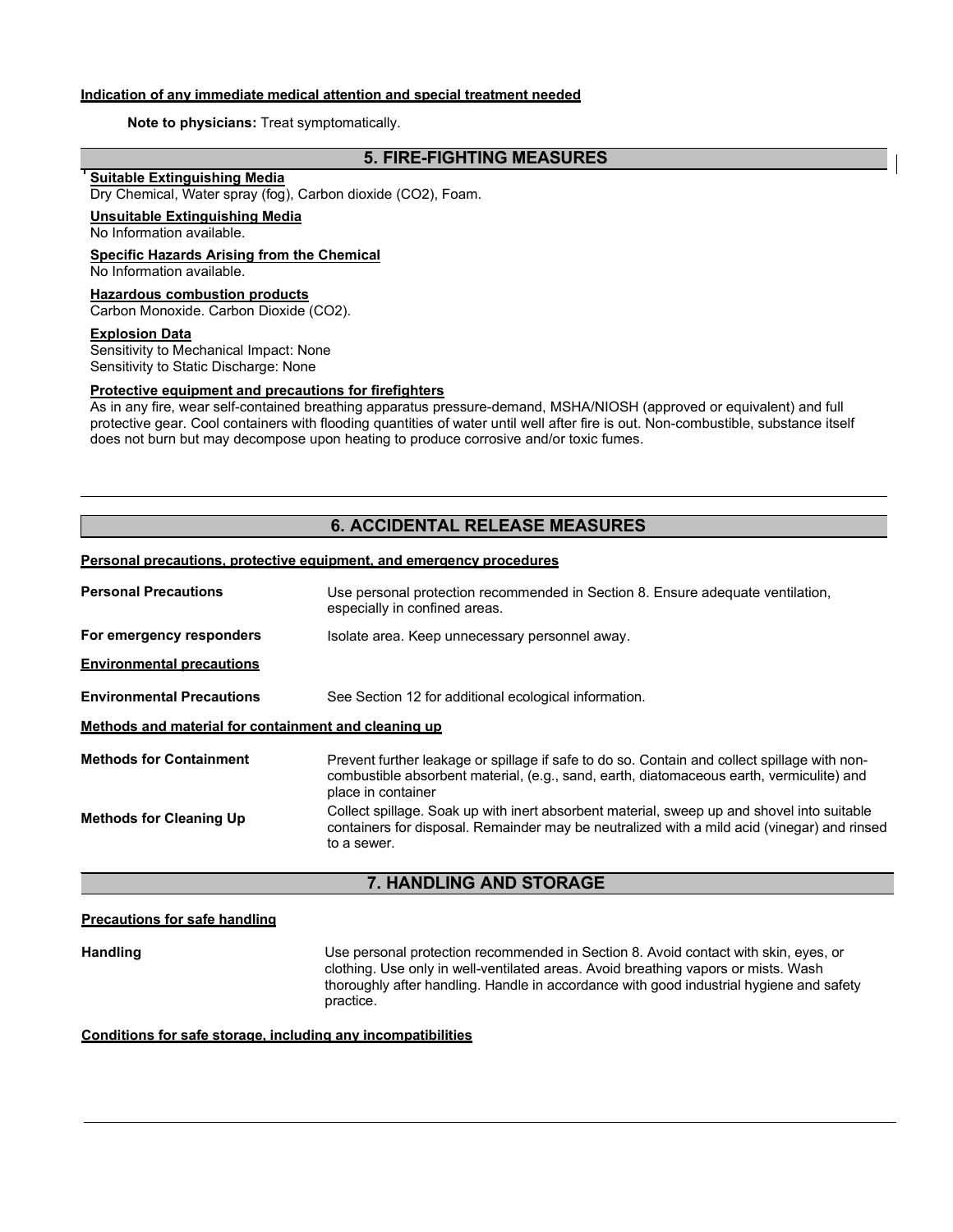#### **Storage Conditions/ Incompatible materials**

Keep Containers tightly closed in a dry, cool, and well-ventilated place. Keep from freezing.

Acids. Amphoteric metals (aluminum, copper, zinc).

## **8. EXPOSURE CONTROLS/PERSONAL PROTECTION**

#### **Control parameters**

#### **Exposure Guidelines**

| <b>Chemical Name</b>             | <b>ACGIH TLV</b> | <b>OSHA PEL</b>                                     | <b>NIOSH IDLH</b>                  |
|----------------------------------|------------------|-----------------------------------------------------|------------------------------------|
| Sodium Hydroxide<br>1310-73-2    | Ceiling: 2 mg/m3 | TWA: $2 \text{ mg/m3}$<br>(vacated) Ceiling: 2 mg/m | IDLH: 10 mg/m3<br>Ceiling: 2 mg/m3 |
| Potassium hydroxide<br>1310-58-3 | Ceiling: 2 mg/m3 | (vacated) Ceiling: 2 mg/m3                          | Ceiling: 2 mg/m3                   |

*ACGIH TLV: American Conference of Governmental Industrial Hygienists - Threshold Limit Value. OSHA PEL: Occupational Safety and Health Administration - Permissible Exposure Limits. NIOSH IDLH: Immediately Dangerous to Life or Health.*

#### **Appropriate engineering controls**

| <b>Engineering Controls</b>                                           | Showers, eyewash stations, ventilation system.                                                                                                                                                                                                                                                                                   |  |  |
|-----------------------------------------------------------------------|----------------------------------------------------------------------------------------------------------------------------------------------------------------------------------------------------------------------------------------------------------------------------------------------------------------------------------|--|--|
| Individual protection measures, such as personal protective equipment |                                                                                                                                                                                                                                                                                                                                  |  |  |
| <b>Eye/Face Protection</b>                                            | Splash proof chemical googles and face shield.                                                                                                                                                                                                                                                                                   |  |  |
| <b>Skin and Body Protection</b>                                       | Wear Protective Neoprene™ gloves. Rubber gloves. Wear suitable protective clothing. Rubber<br>boots recommended.                                                                                                                                                                                                                 |  |  |
| <b>Respiratory Protection</b>                                         | If exposure limits are exceeded or irritation is experienced, NIOSH/MSHA approved respiratory<br>protection should be worn. Positive pressure supplied air respirators may be required for high<br>airborne contaminant concentrations. Respiratory protection must be provided in accordance<br>with current local regulations. |  |  |
| <b>Hygiene Measures</b>                                               | Wash contaminated clothing and shoes before reuse. Do not Eat, Drink or Smoke<br>when using this product.                                                                                                                                                                                                                        |  |  |

## **9. PHYSICAL AND CHEMICAL PROPERTIES**

## **Physical and Chemical Properties**

| <b>Physical State</b><br>Appearance<br>Color | Liauid<br>Aqueous solution<br>Clear, Brown | Odor<br><b>Odor Threshold</b>      | Mild<br>No information available |
|----------------------------------------------|--------------------------------------------|------------------------------------|----------------------------------|
| <b>Property</b><br>рH                        | <b>Values</b><br>13                        | <b>Remarks/Method</b><br>±1 @ 21°C |                                  |
| <b>Melting/freezing point</b>                | $< -14^{\circ}C / < 7^{\circ}F$            | None known                         |                                  |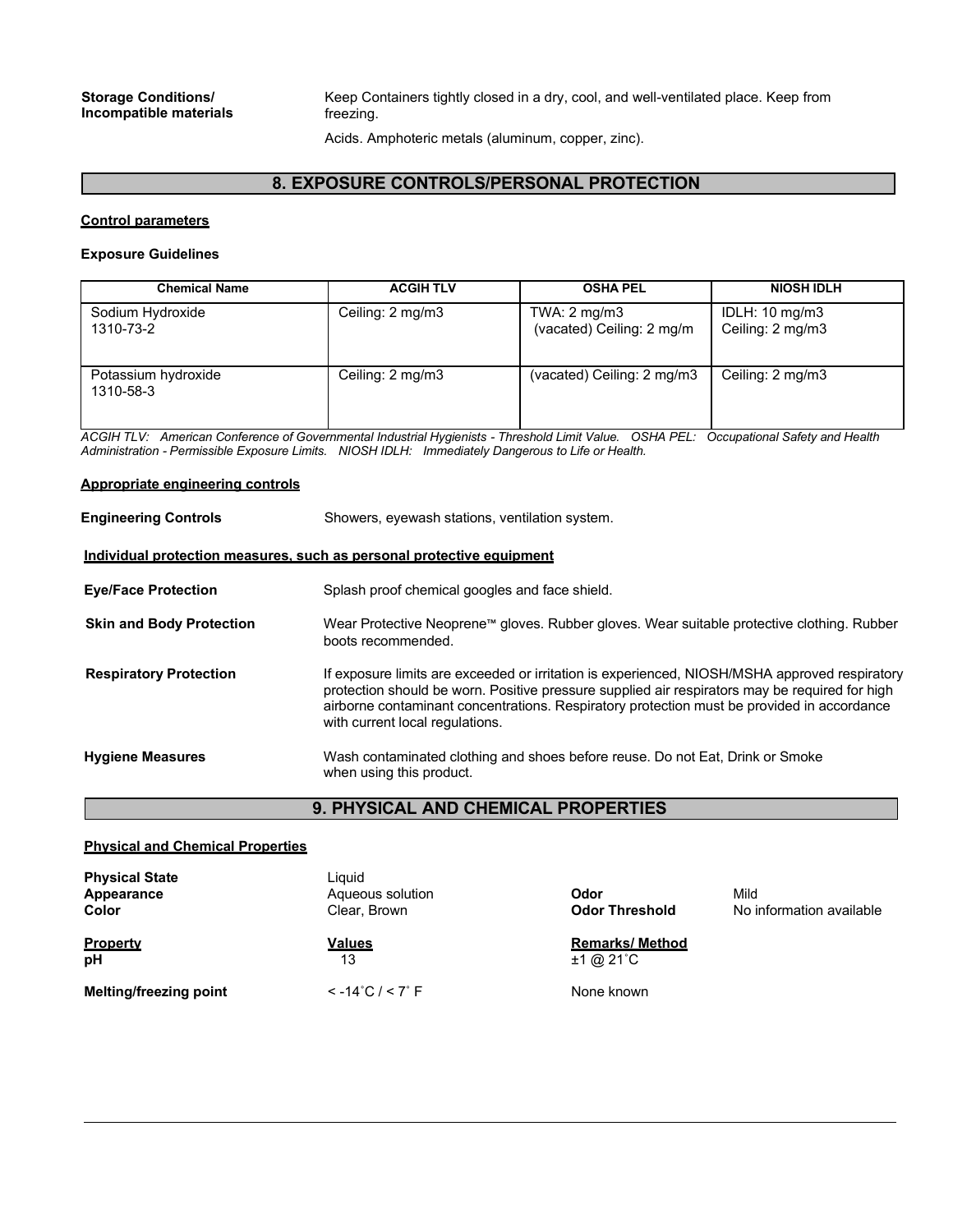| Boiling point / boiling range<br><b>Flash Point</b>            | No data available<br>Not Flammable | None known<br>None known |
|----------------------------------------------------------------|------------------------------------|--------------------------|
| <b>Evaporation rate</b>                                        | No data available                  | None known               |
| Flammability (solid, gas)                                      | No data available                  | None known               |
| <b>Flammability Limits in Air</b><br>Upper flammability limits | No data available                  | None known               |
| Lower flammability limits                                      | No data available                  | None known               |
| Vapor pressure                                                 | No data available                  | None known               |
| Vapor density                                                  | No data available                  | None known               |
| <b>Specific Gravity</b>                                        | $1.42$ g/cc                        | None known               |
| <b>Water Solubility</b>                                        | <b>Completely Soluble</b>          | None known               |
| Solubility in other solvents                                   | No data available                  | None known               |
| <b>Partition coefficient:</b>                                  | No data available                  | None known               |
| <b>Autoignition temperature</b>                                | No data available                  | None known               |
| <b>Decomposition temperature</b>                               | No data available                  | None known               |
| <b>Kinematic viscosity</b>                                     | No data available                  | None known               |
| <b>Dynamic viscosity</b>                                       | No data available                  | None known               |

## **10. STABILITY AND REACTIVITY**

#### **Reactivity**

No data available.

#### **Chemical stability**

Stable under recommended storage conditions. Exothermic reaction will occur upon dilution with water...

## **Possibility of Hazardous Reactions**

None under normal processing.

#### **Conditions to avoid**

None known.

#### **Incompatible materials**

Acids, Amphoteric metals (aluminum, copper, zinc).

#### **Hazardous Decomposition Products**

Carbon monoxide. Carbon dioxide (CO2).

## **11. TOXICOLOGICAL INFORMATION**

## **Information on likely routes of exposure**

## **Component Information**

#### **Inhalation**

Inhalation of vapors in high concentration may cause irritation of respiratory system. Vapors may be irritating to eyes, nose, throat, and lungs.

## **Eye Contact**

Risk of serious damage to eyes. Corrosive to the eyes and may cause severe damage including blindness.

#### **Skin Contact**

Corrosive. Contact causes severe skin irritation and possible burns.

#### **Ingestion**

Harmful if swallowed. Can burn mouth, throat, and stomach.

| <b>Chemical Name</b>             | Oral LD50           | <b>Dermal LD50</b>      | <b>Inhalation LC50</b> |
|----------------------------------|---------------------|-------------------------|------------------------|
| Water<br>7732-18-5               | >90 mL/kg (Rat)     |                         |                        |
| Sodium hydroxide<br>1310-73-2    | $\blacksquare$      | $= 1350$ mg/kg (Rabbit) |                        |
| Potassium hydroxide<br>1310-58-3 | $= 284$ mg/kg (Rat) |                         |                        |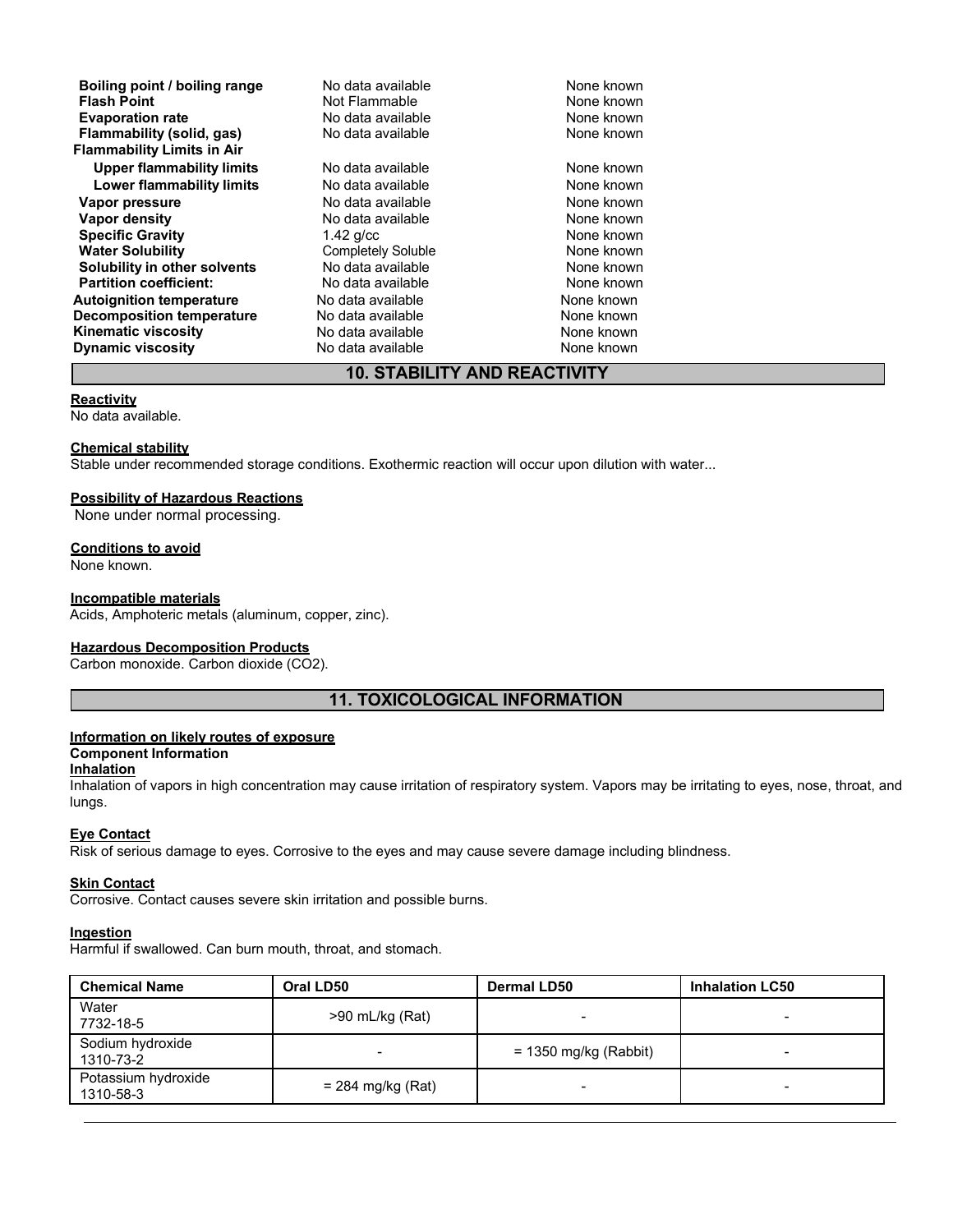#### **Information on toxicological effects**

| <b>Sensitization</b>          | No Information Available                                                                                  |
|-------------------------------|-----------------------------------------------------------------------------------------------------------|
| Germ cell mutagenicity        | No Information Available                                                                                  |
| Carcinogenicity               | This product does not contain any carcinogens or potential carcinogens as listed by OSHA,<br>IARC or NTP. |
| <b>Reproductive toxicity</b>  | No Information Available                                                                                  |
| <b>STOT single exposure</b>   | No Information Available                                                                                  |
| <b>STOT repeated exposure</b> | No Information Available                                                                                  |
|                               |                                                                                                           |

# **Numerical measures of toxicity –Product Information**

**Unknown Acute Toxicity** 3.64% of the mixture consists of ingredient(s) of unknown toxicity.

#### **The following values are calculated based on chapter 3.1 of the GHS document Oral LD50** 4274 mg/kg<br> **Dermal LD50** 5192 mg/kg **Dermal LD50** 5192 mg/kg

**12. Ecological Data**

Harmful to aquatic life with long lasting effects

3.64% of the mixture consists of components(s) of unknown hazards to the aquatic environment.

#### **Ecotoxicity**

| <b>Chemical Name</b>             | <b>Algae/Aquatic Plants</b> | <b>Fish</b>                                        | Crustacea |
|----------------------------------|-----------------------------|----------------------------------------------------|-----------|
| Sodium hydroxide<br>1310-73-2    |                             | 45.4: 96 h Oncorhynchus<br>mykiss mg/L LC50 static |           |
| Potassium hydroxide<br>1310-58-3 |                             | 80: 96 h Gambusia affinis<br>mg/L LC50 static      |           |

#### **Persistence and Degradability**

No information available.

#### **Bioaccumulation**

| <b>Chemical Name</b>     | <b>Partition Coefficient</b> |
|--------------------------|------------------------------|
| Potassium<br>າ Hvdroxide | 0.65                         |
| 1310-58-3                | 0.83                         |

#### **Mobility**

Soluble in water.

#### **Other adverse effects**

No information available.

## **13. DISPOSAL CONSIDERATIONS**

# **Disposal methods**

**Disposal of wastes** Disposal should be in accordance with applicable regional, national, and local laws and regulations. Do not dispose together with household garbage. Do not allow product to reach

sewage system or open water.<br>Contaminated Packaging Dispose of in

Dispose of in accordance with federal, state, and local regulations.

| <b>Chemical Name</b>             | <b>California Hazardous Waste Status</b> |
|----------------------------------|------------------------------------------|
| Sodium hydroxide<br>1310-73-2    | Toxic, Corrosive                         |
| Potassium hydroxide<br>1310-58-3 | Toxic, Corrosive                         |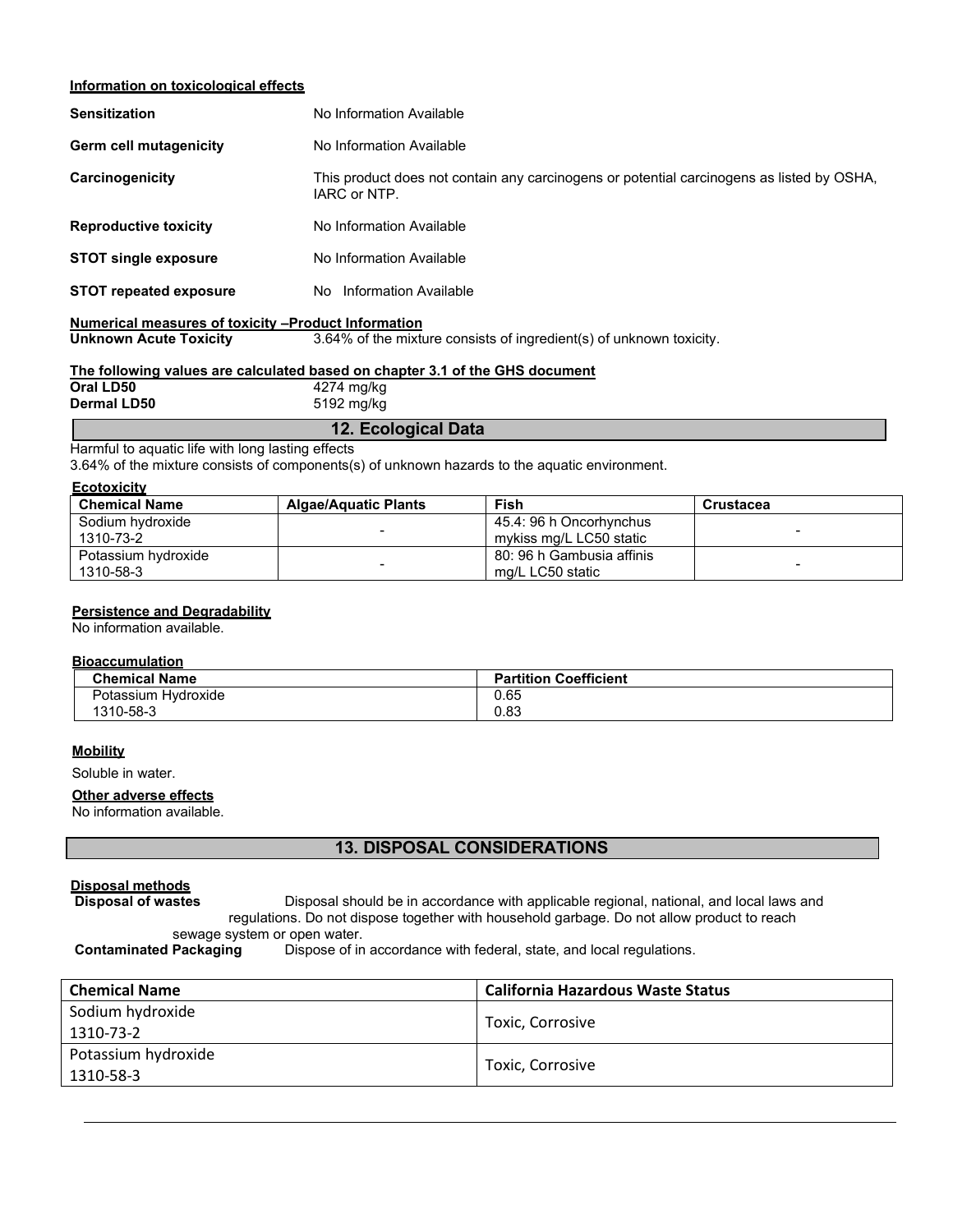## **14. TRANSPORT INFORMATION**

## **DOT**

UN/ID No.: 1760 Proper shipping name: Corrosive liquids, n.o.s. (contains sodium and potassium hydroxide) Hazard Class: 8 Packing group: II Emergency Response: 154

## **15. REGULATORY INFORMATION**

## **Chemical Inventories**

| TSCA                 | Complies |
|----------------------|----------|
| <b>DSL/NDSL</b>      | Complies |
| <b>EINECS/ELINCS</b> | Complies |

#### **Legend**

**TSCA -** United States Toxic Substances Control Act Section 8(b) Inventory **DSL/NDSL -** Canadian Domestic Substances List/Non-Domestic Substances List **EINECS/ELINCS -** European Inventory of Existing Chemical Substances/European List of Notified Chemical Substances

## **U.S. Federal Regulations**

### **SARA 313**

Section 313 of Title III of the Superfund Amendments and Reauthorization of 1986 (SARA). This product does not contain any chemicals which are subject to the reporting requirements of the Act and Title 40 of the Code of Federal Regulations, Part 372.

#### **SARA 311/312 Hazard Categories**

| <b>Acute Health Hazard</b>               | Yes |
|------------------------------------------|-----|
| <b>Chronic Health Hazard</b>             | N٥  |
| <b>Fire Hazard</b>                       | N٥  |
| <b>Sudden Release of Pressure Hazard</b> | N٥  |
| <b>Reactive Hazard</b>                   | N٥  |

#### **CWA (Clean Water Act)**

This product contains the following substances regulated as pollutants pursuant to the Clean Water Act (40 CFR 122.21 and 40 CFR 122.42).

| <b>Chemical Name</b>             | <b>CWA-Reportable</b><br><b>Quantities</b> | <b>CWA-Toxic Pollutants</b> | <b>CWA-Priority</b><br><b>Pollutants</b> | <b>CWA-Hazardous</b><br><b>Substances</b> |
|----------------------------------|--------------------------------------------|-----------------------------|------------------------------------------|-------------------------------------------|
| Sodium hydroxide<br>1310-73-2    | 1000 lbs.                                  |                             |                                          |                                           |
| Potassium hydroxide<br>1310-58-3 | 1000 lbs.                                  |                             |                                          |                                           |

## **CERCLA**

This material, as supplied, contains one or more substances regulated as a hazardous substance under the Comprehensive Environment Response Compensation and Liability Act (CERCLA) (40 CFR 302).

| <b>Chemical Name</b>             | <b>Hazardous Substances</b><br><b>RQs</b> | <b>CERCLA/SARA RQ</b>    | <b>Reportable Quantity (RQ)</b>           |
|----------------------------------|-------------------------------------------|--------------------------|-------------------------------------------|
| Sodium hydroxide<br>1310-73-2    | $1000$ lbs.                               | ۰                        | RQ 1000 lb final RQ<br>RQ 454 kg final RQ |
| Potassium hydroxide<br>1310-58-3 | $1000$ lbs.                               | $\overline{\phantom{0}}$ | RQ 1000 lb final RQ<br>RQ 454 kg final RQ |